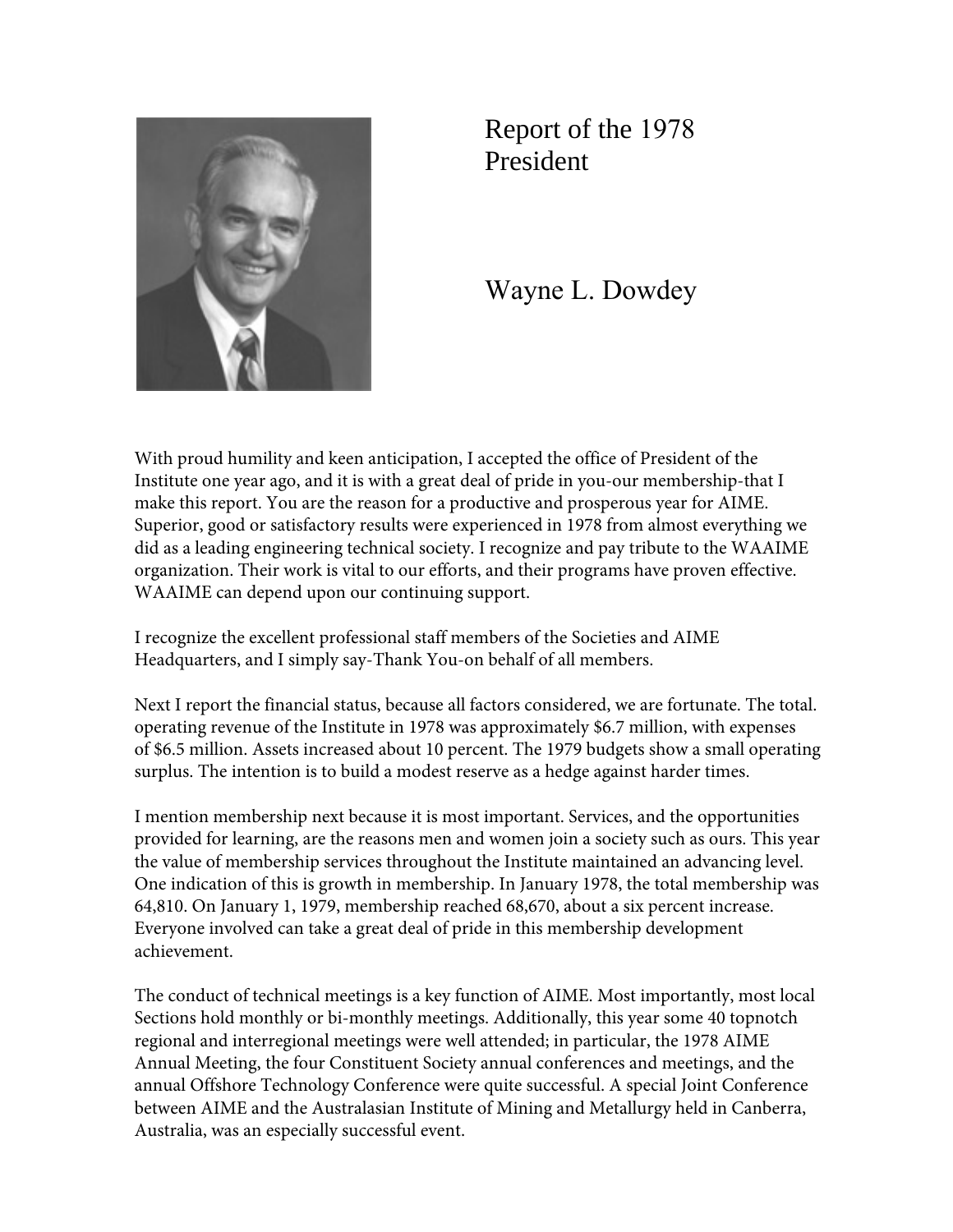Publication of journals, books and reprints of technical papers, a cornerstone of AIME activity, continued at a brisk pace. The Society staffs and publication committees have coped with inflation and escalating costs through innovative actions and budgetary constraints.

All Constituent Society Headquarters are now in locations outside New York City. As you know, TMS and ISS are in Pittsburgh, SME in Denver, and SPE in Dallas. AIME Headquarters will remain in the United Engineering Center in New York because of contractual relationships with other large societies with which we jointly own the building. During the year material progress was made, through efforts of AIME and the other Founder Societies, toward formation of the American Engineering Councils. The plan is to regroup the joint activities now conducted under other organizations into a new structure to achieve effective coordination, to eliminate duplication of effort, and to establish an organization which represents the engineering profession where common objectives are involved.

We are now in a period of endless hearings, surveys, debates and litigation over land rights, environment, or jurisdiction. The principle upon which these can be foreclosed is that government should concentrate on protecting us from wrong and leave to us the business of doing good. We have a responsibility, not simply to our companies, but to our communities as citizens, to educate people to a new understanding that some of their fears are unreal and that some are possible of solution. We have long passed the point that we can simply deny that the fears, and the problems, exist. We have aresponsibility to act, because it is the community, rather than the industry or individual companies, which will suffer most severely from any idealistic or simplistic attempts at solution. It is not that we need necessarily speak more loudly, but we need to convince more members of the public and public bodies, and the general community, of two things: first, that what we are doing is vital to their good; and second, that we are doing it well. We have to make mining, metallurgy and petroleum recovery really matter positively in their viewpoint. The task is a tremendous challenge. A beginning has been made, but it is only a beginning. Our GEM and TIC committee activities are making progress, but there must be more. Long range planning is a part of our responsibility. Eighteen months ago, the AIME Board authorized President N edom to appoint an Institute Long Range Planning Committee to make a comprehensive study of our proper role and function, to recommend future activities, and to recommend plans for responding to the future. It delineates the authority of the Institute, that it reserves to itself, . particularly in establishing policy and in dealing with outside engineering societies, federations, national affairs, and conduct of the Annual Meeting. It delineates responsibility of the Constituent Societies in the direction of serving individual members, conducting meetings, publishing, and supervising local Sections, conducting continuing education programs and similar activities oriented toward individual members.

In all of this, the Institute history reflects the great value of the service rendered to our nation and our members. A primary objective of the Institute is to maintain a strong, progressive and united organization that will promote the best interest of the entire